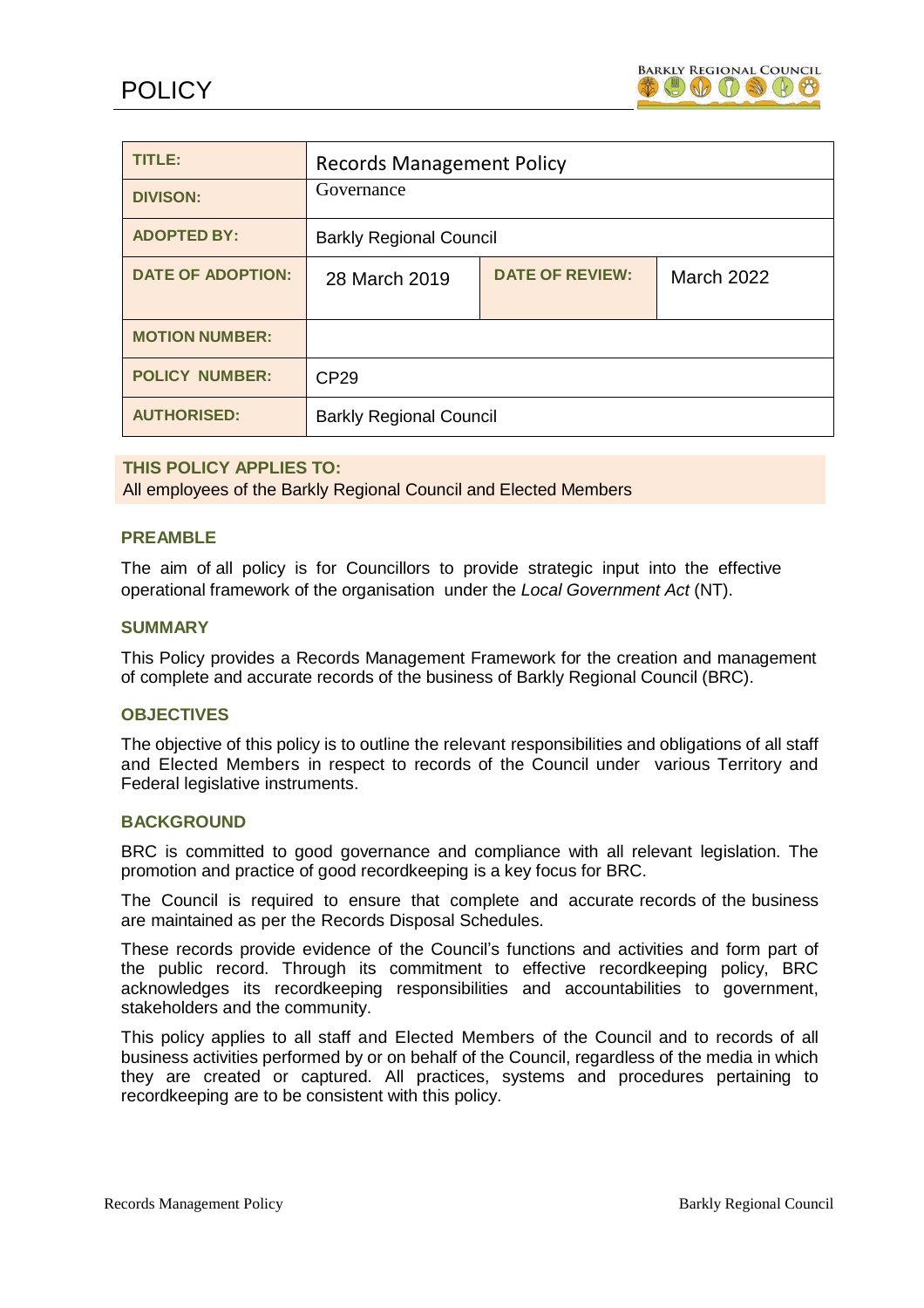# **POLICY STATEMENT**

BRC will maintain an approved electronic records management system for the management of all records. The following principles will apply:

- 1. Records Management Plans, strategies and activities are supported by policies, systems and practices to suit the business, legal, public and operational requirements of the council;
- 2. Records security and access controls must be in place to minimise risks to the confidentiality, integrity, reliability and availability of council records;
- 3. Records of council are identified, classified and registered into the approved electronic recordkeeping system;
- 4. Records are not disposed of without an authorised Records Disposal Schedule and authorised approval of that disposal;
- 5. Records of legislative, audit or historical significance are preserved in a way that ensures they remain readable and accessible for future reference; and
- 6. All Council staff and Elected Members are trained in best recordkeeping practices and procedures appropriate to their position.

# **DELEGATION**

### **Chief Executive Officer**

The CEO of the Council has a duty to ensure that the Record Management Policy and Framework complies with all relevant legislation. The CEO is to ensure that the Policy is communicated and implemented at all levels within the organisation.

### **Management**

Directors are responsible for:

- a) Supporting the application of record management policies throughout the council;
- b) Ensuring that appropriate staff are designated to assist with the implementation of record management procedures; and
- c) Ensuring that staff are educated to comply with records management policies and procedures.